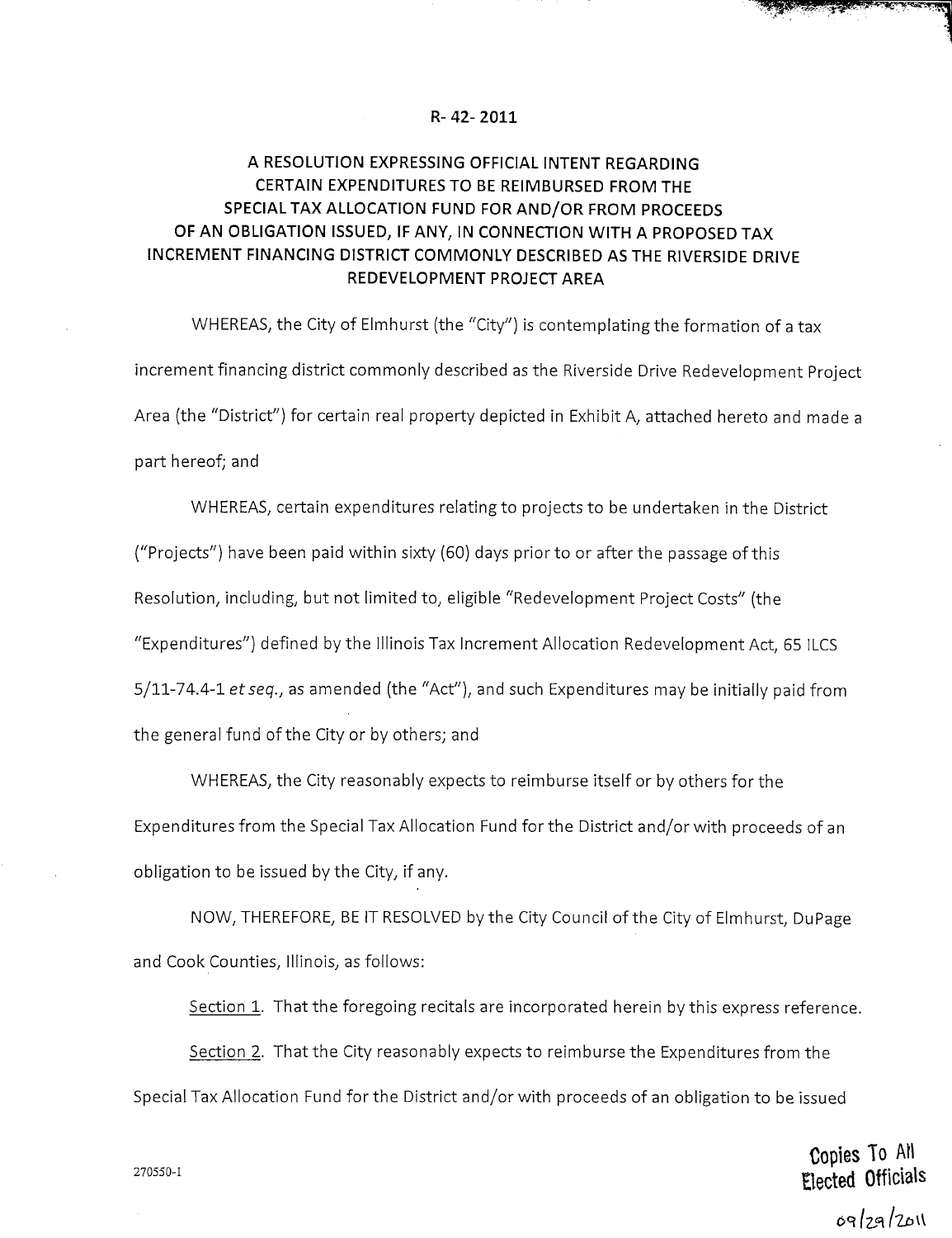by the City, if any.

Section 3. That the maximum principal amount of such obligation expected to be issued, if any, for reimbursement of the Expenditures in connection with the Project is \$10,000,000.00.

Section 4. That this Resolution is a declaration of official intent under Treas. Reg. Section 1.150-2 and under the Act.

Section 5. That the officials, officers and employees of the City are hereby authorized to take further actions as are necessary to carry out the intent and purpose of this Resolution.

Section 6. That this Resolution shall be in full force and effect immediately upon its passage in the manner provided by law.

| ADOPTED this $\frac{340}{\sqrt{2}}$ day of $\frac{6}{\sqrt{2}}$ |  |  |  |
|-----------------------------------------------------------------|--|--|--|
|-----------------------------------------------------------------|--|--|--|

 $AYES:$   $\frac{72}{100}$ 

 $NAYS:$   $\qquad \qquad \mathcal{O}$ 

 $ABSENT: 2$ 

ABSTENTION:

APPROVED by me this  $3^{nd}$  day of  $0$  to to  $u$ , 2011.

Vitil Cit

Peter P. DiCianni III, Mayor of the City of Elmhurst, DuPage and Cook Counties, Illinois

<u> Alberta (</u>

ATTESTED and filed in my office, this  $3^{nd}$  day of October, 2011.

Datty Spencer

Patty Spencer, City Clerk of the City of Elmhurst, DuPage and Cook Counties, Illinois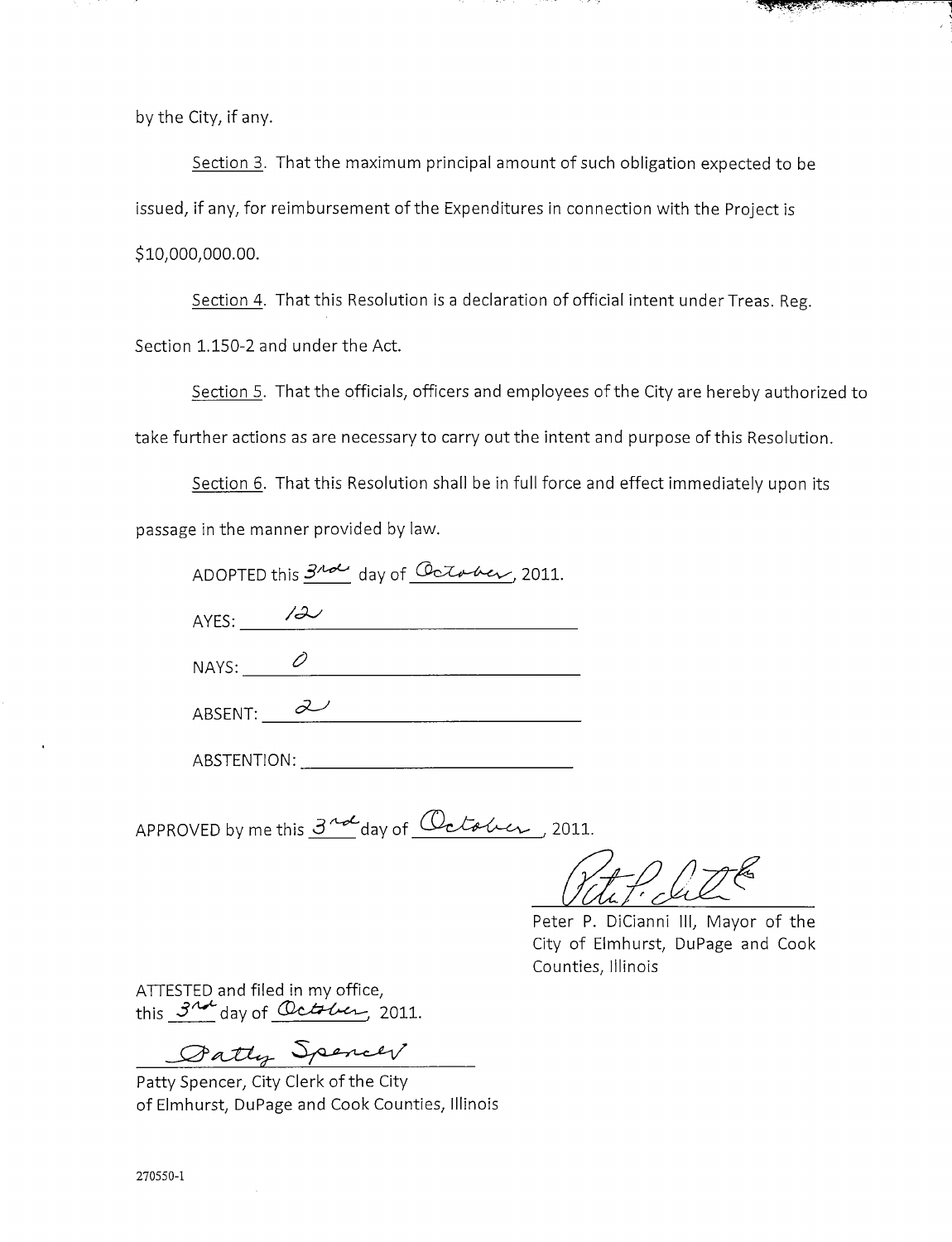## EXHIBIT A

## PROPOSED RIVERSIDE DRIVE REDEVELOPMENT PROJECT AREA